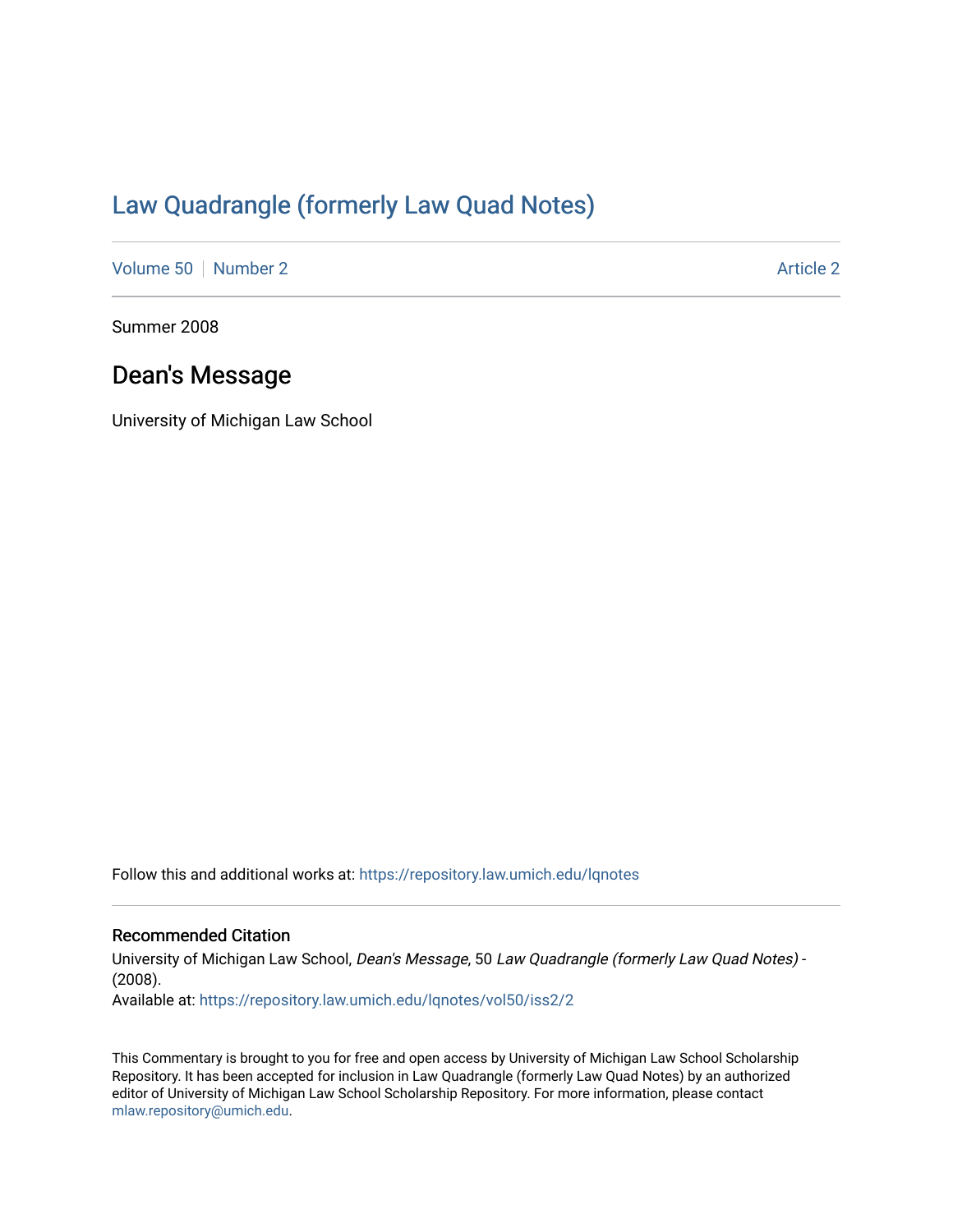## A message from Dean Caminker

#### 1933.

That was the year the University of Michigan and its Law School completed the most iconic and dramatic academic complex on campus, and among the most impressive on any campus in this country, for that matter. The Law Quadrangle's distinctive architectural style immediately epitomized Michigan Law's academic rigor and special sense of community. This remarkable collection of buildings has been a source of great pride for generations of Michigan students, faculty, and alumni. We smile when visitors catch their breath upon entering the Reading Room, or delight in discovering the gargoyle-like faces hidden in the stonework.

And yet, Michigan's legal education is vastly different today than in the days those stones were first laid. The spaces first designed for 500 students and 17 faculty members now house 1,150 students, 81 full time faculty members and 60 adjuncts and visiting professors. And the needs of our academic community have changed along with the times: technologically, pedagogically, socially. It is our responsibility both to honor our unique architectural history and to address these increasingly pressing contemporary needs.

Last December the University's Board of Regents approved the Law School's major building and expansion project. We will add a new academic building south of the Quad, at the corner of State and Monroe Streets, along with an enclosed Law School Commons within the Quad between Hutchins Hall and the Legal Research building. The new facility will give us much needed seminar and classroom space, offices for the legal clinics, space for student organizations, and faculty offices. The Commons will provide the first indoor gathering spot outside the dining hall the School has ever had. All of this will support our efforts to provide the best possible legal education and further the collegiality for which we are justly celebrated.

First as a member of the faculty and now as dean, I have enjoyed the sense of historic significance that enfolds our community; and yet we must build out our facilities to support our Law School's scholarly energy and national leadership. I have established building committees of faculty, staff, and students to help us define our needs for academic space. This work has built a tremendous sense of momentum because these facility plans are not just blueprints for bricks and mortar they house our vision for the future.



You can read more about the project and the lead architects, Hartman-Cox from Washington, D.C., on pages 10–15. The firm has a well-deserved reputation for award-winning design married to existing buildings of architectural significance. We are excited to enhance the Law School's signature complex as we add critical 21st century features and facilities that will benefit students for generations to come.

It seems especially appropriate to care for our historic architectural treasures as we look ahead to the Law School's sesquicentennial in 2009. Already we are renovating the Reading Room with a generous gift from U-M alumnus Charles Munger and have watched with keen interest as craftspersons lower chandeliers in preparation for restoration and design considerable functional improvements in tabletop, overhead, and hallway lighting. The lighting will enhance the learning environment while it revitalizes the room's decorative and distinctive design. You can see some of the work in progress on page 74.